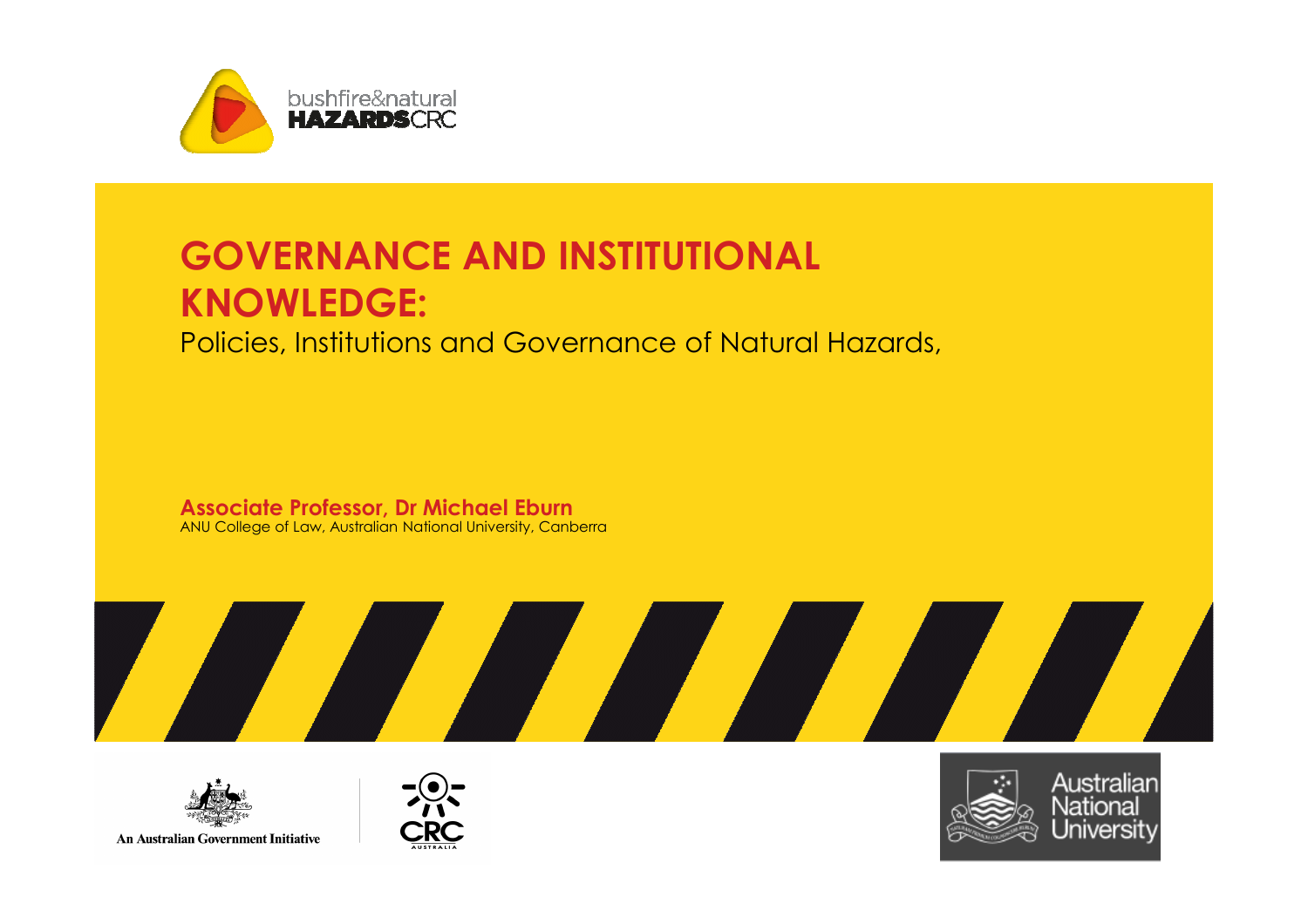## THE PROJECT TEAM - RESEARCHERS

1) Cluster lead researcher:

- a) Professor, Dr Stephen Dovers Director, ANU Fenner School of Environment and Society.
- 2) Project researchers:
	- a) Associate Professor, Dr Michael Eburn ANU College of Law;
	- b) Associate Professor, Dr Karen Hussey ANU Fenner School of Environment and Society;
	- c) Senior Lecturer, Dr Jamie Pittock ANU Fenner School of Environment and Society.

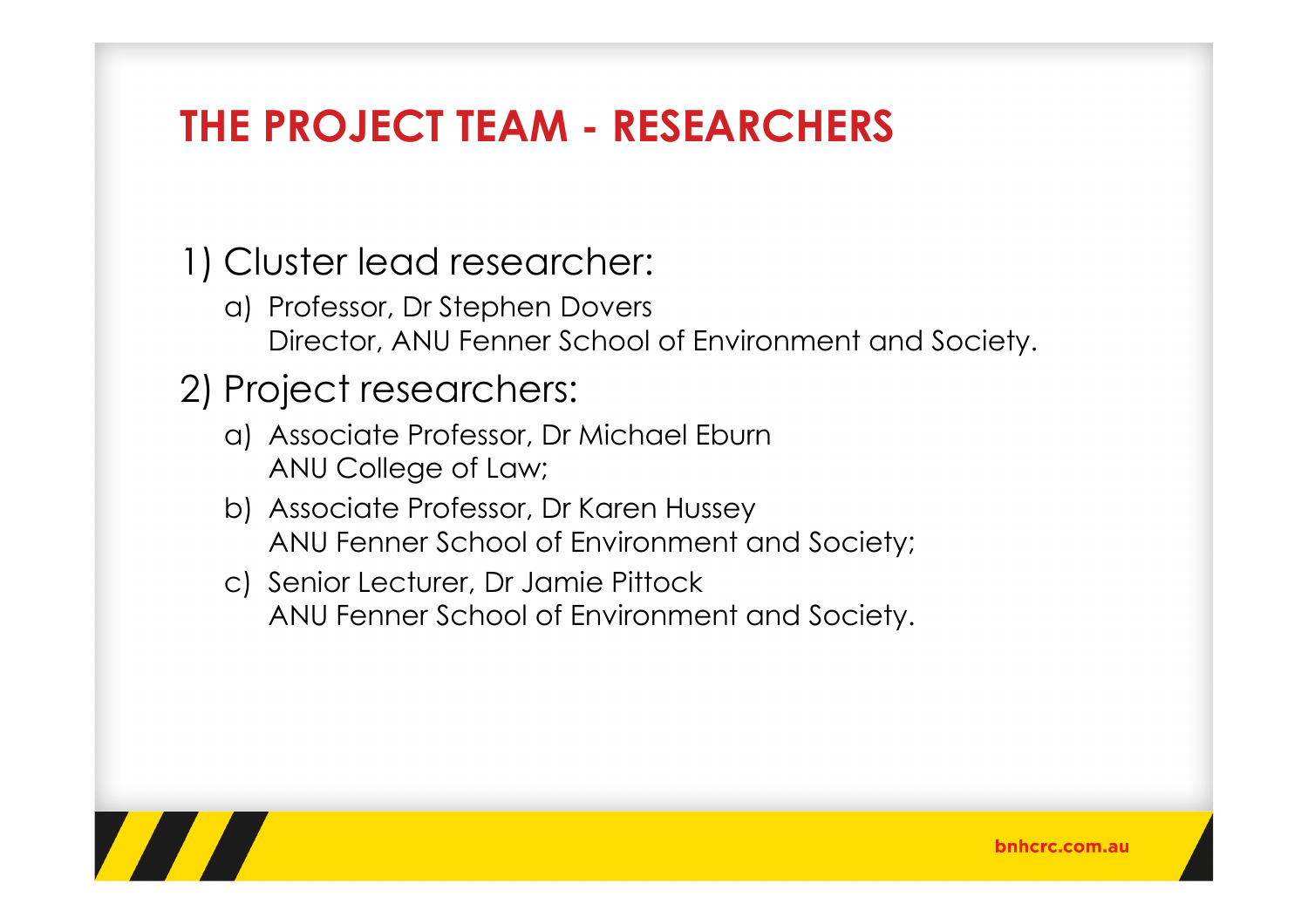## THE PROJECT TEAM – END USERS

1) Cluster lead end user:

a) John Schauble Office of the Fire Services Commissioner (Victoria).

#### 2) Project end users:

- a) Sam Chard Attorney-General's Department (Commonwealth);
- b) Clare Speechley Department of Premier and Cabinet (South Australia);
- c) Ed Pikusa South Australian Fire and Emergency Services Commission;
- d) Chris Irvine State Emergency Service (Tasmania);
- e) Christine Roach New South Wales Rural Fire Service.

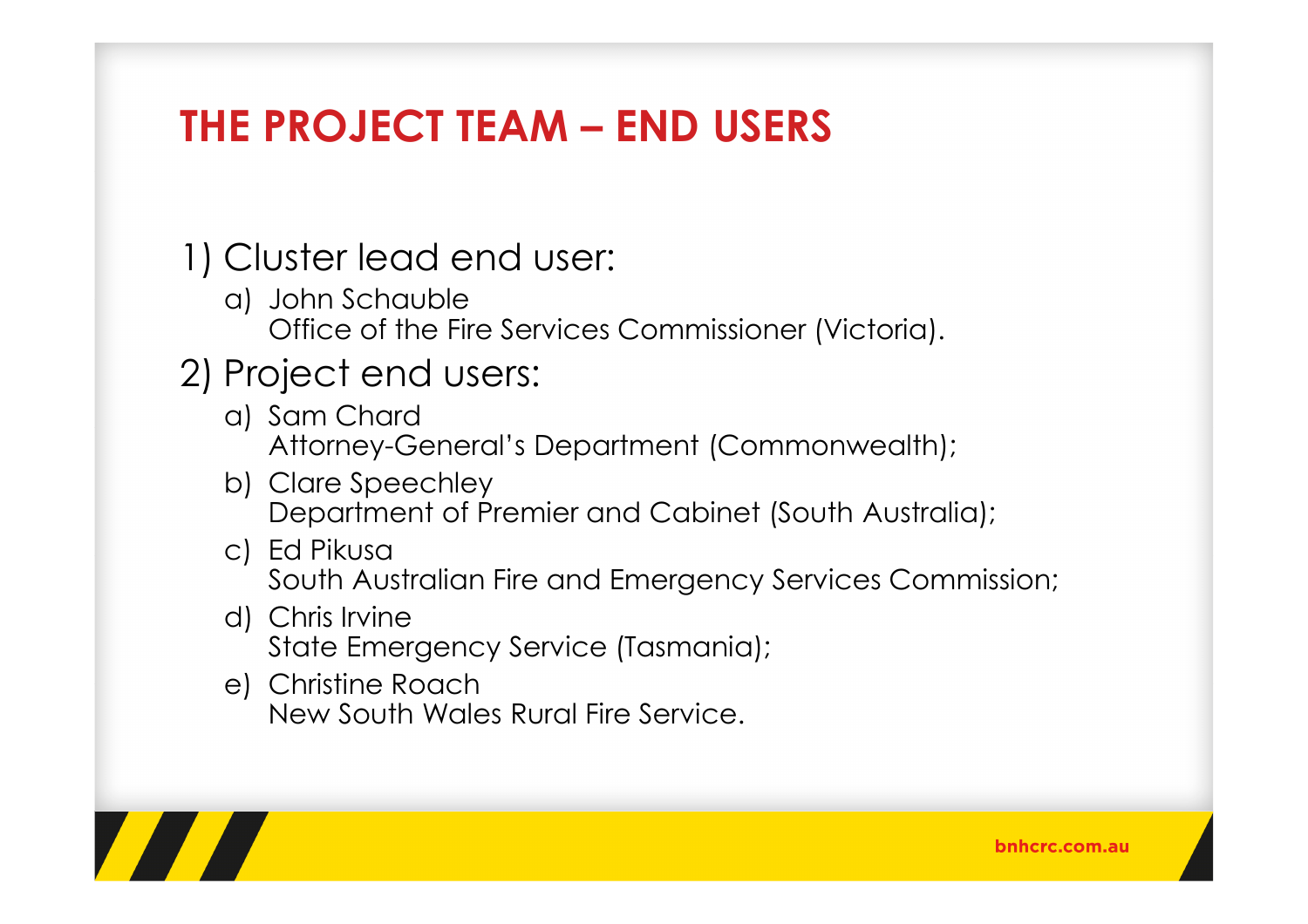### THE PROJECT TEAM – PHD STUDENTS ANU FENNER SCHOOL OF ENVIRONMENT AND SOCIETY

### 1) Caroline Wenger

Flood management in a changing climate: integratingeffective approaches

### 2) Sue Hunt

National Disaster Resilience Policy – Getting It Right: are our arrangements for implementing the NSDR fit for purpose?



bnhcrc.com.au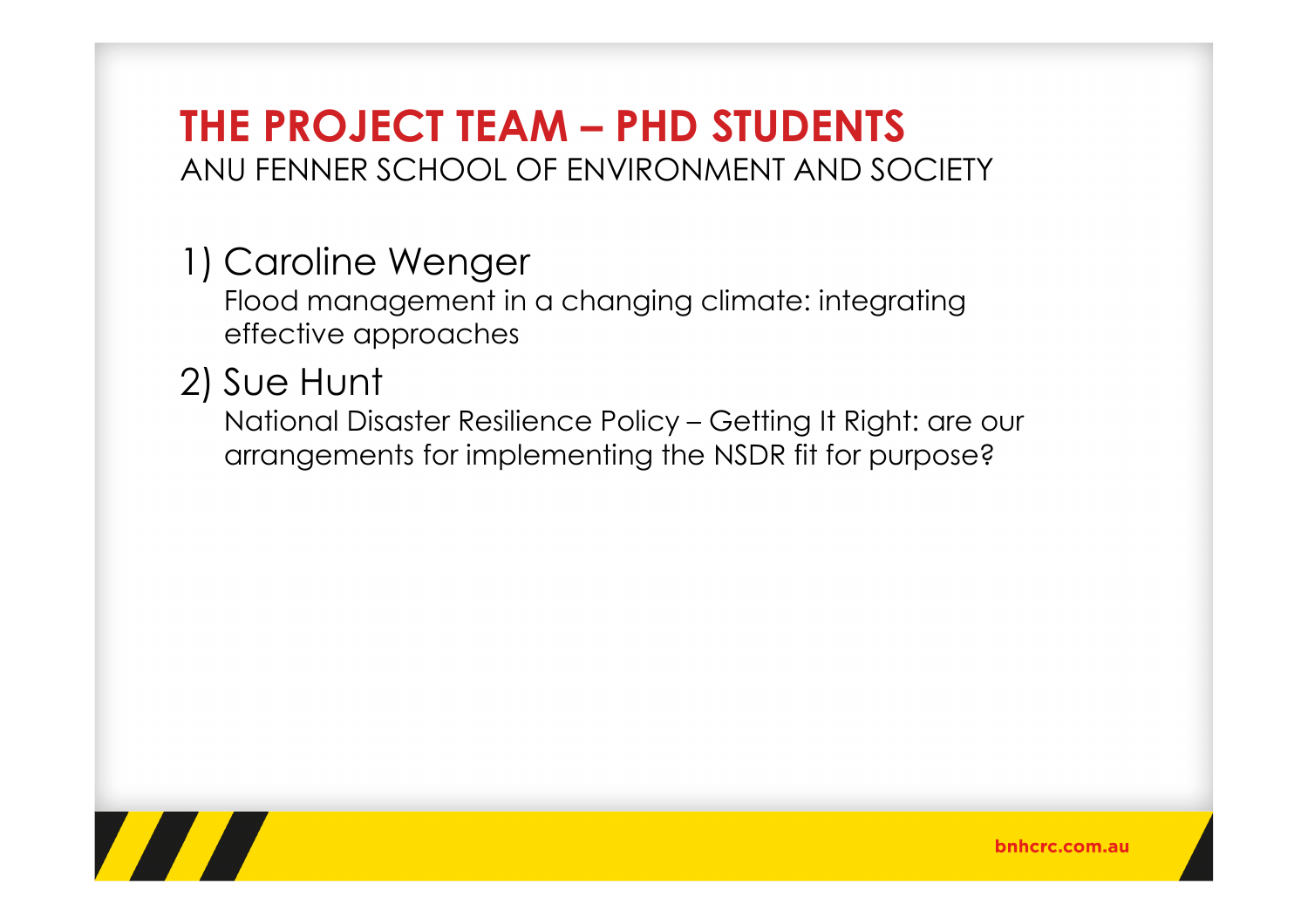# PROBLEM STATEMENT

- Institutional arrangements anticipated by the public and established by government to deal with risk are progressively struggling under the weight of preparing for, responding to and recovering from increasing threats from natural hazards.
- Integral to these challenges is the need to identify, clarify and balance the roles and responsibilities of governments, communities, the private sector and individuals.

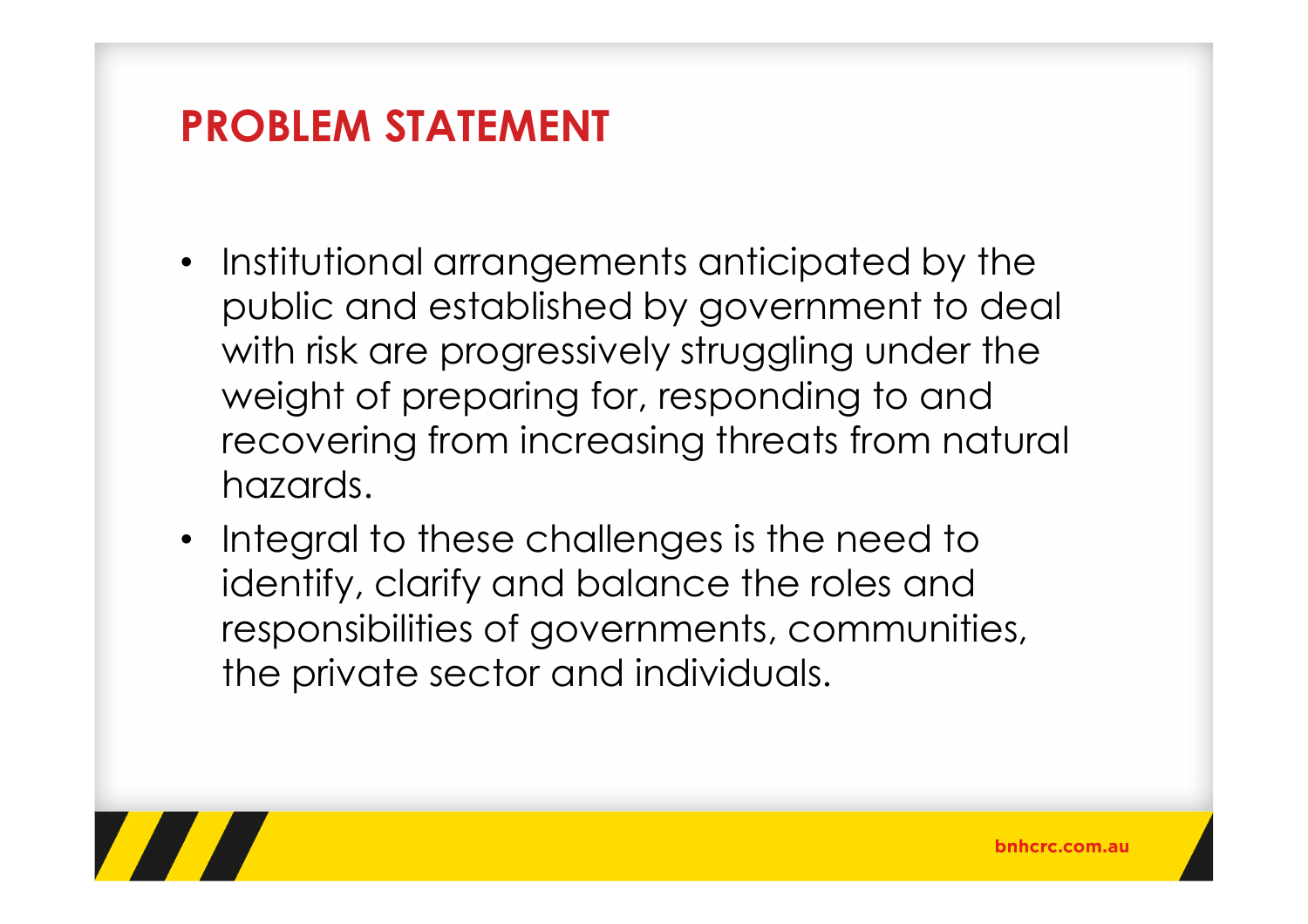### **OBJECTIVES**

- 1) This research project will shed invaluable light on current policy, institutional and governance arrangements with a view to developing new approaches to shared responsibility.
- 2) It will build on work in law, governance and policy, done by the Bushfire CRC.

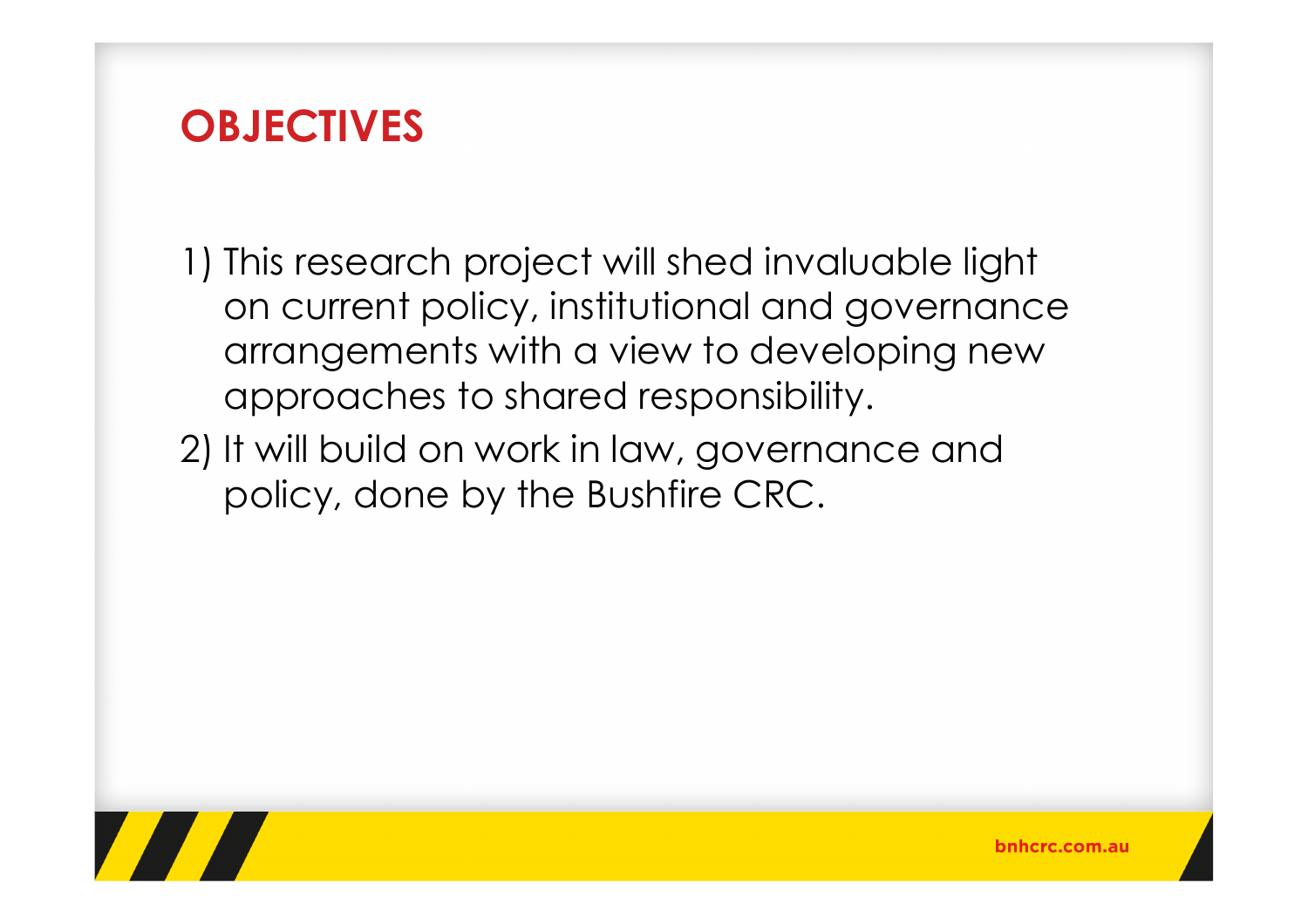### THREE THEMES

- 1) Mitigating the risk; How do current emergency management policies, institutions and governance arrangements impact upon the ability of communities to play an active role in mitigating, preparing for and responding to natural hazard events?
- 2) Financing recovery and future resilience; What perverse incentives, that encourage individuals, governments and communities to avoid taking steps to reduce their exposure to future hazards, are hidden in current policies, institutions and governance arrangements?
- 3) Post event review arrangements; Are current post-event review arrangements adequate to identify and respond to future threats, challenges and vulnerabilities? What is the best way to review past events to facilitate learning and adaptation?

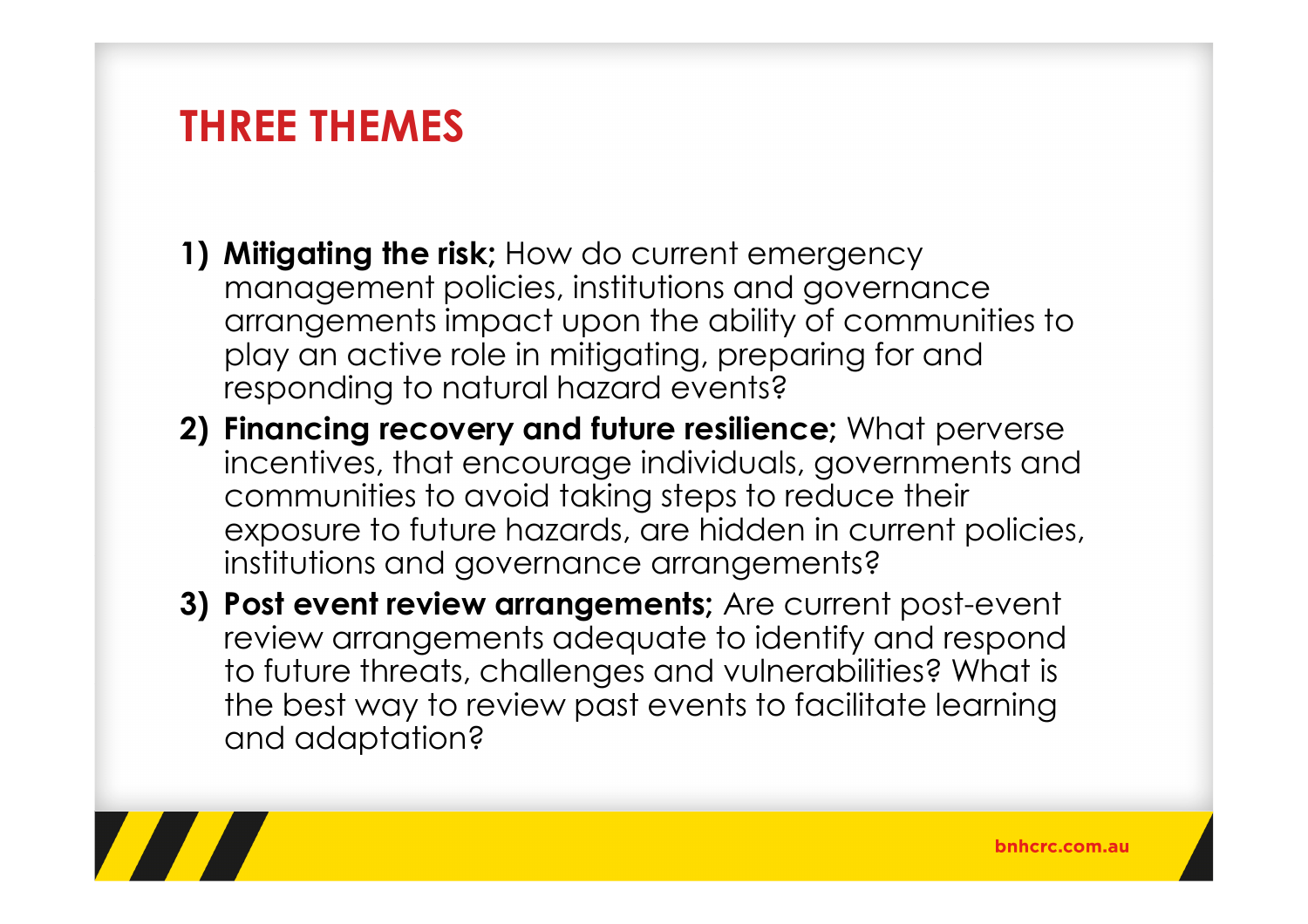# MAJOR OUTPUTS EXPECTED

1) Reports on each theme;

2) Associated publications in both high calibre, refereed academic journals and journals aimed at emergency management professionals.

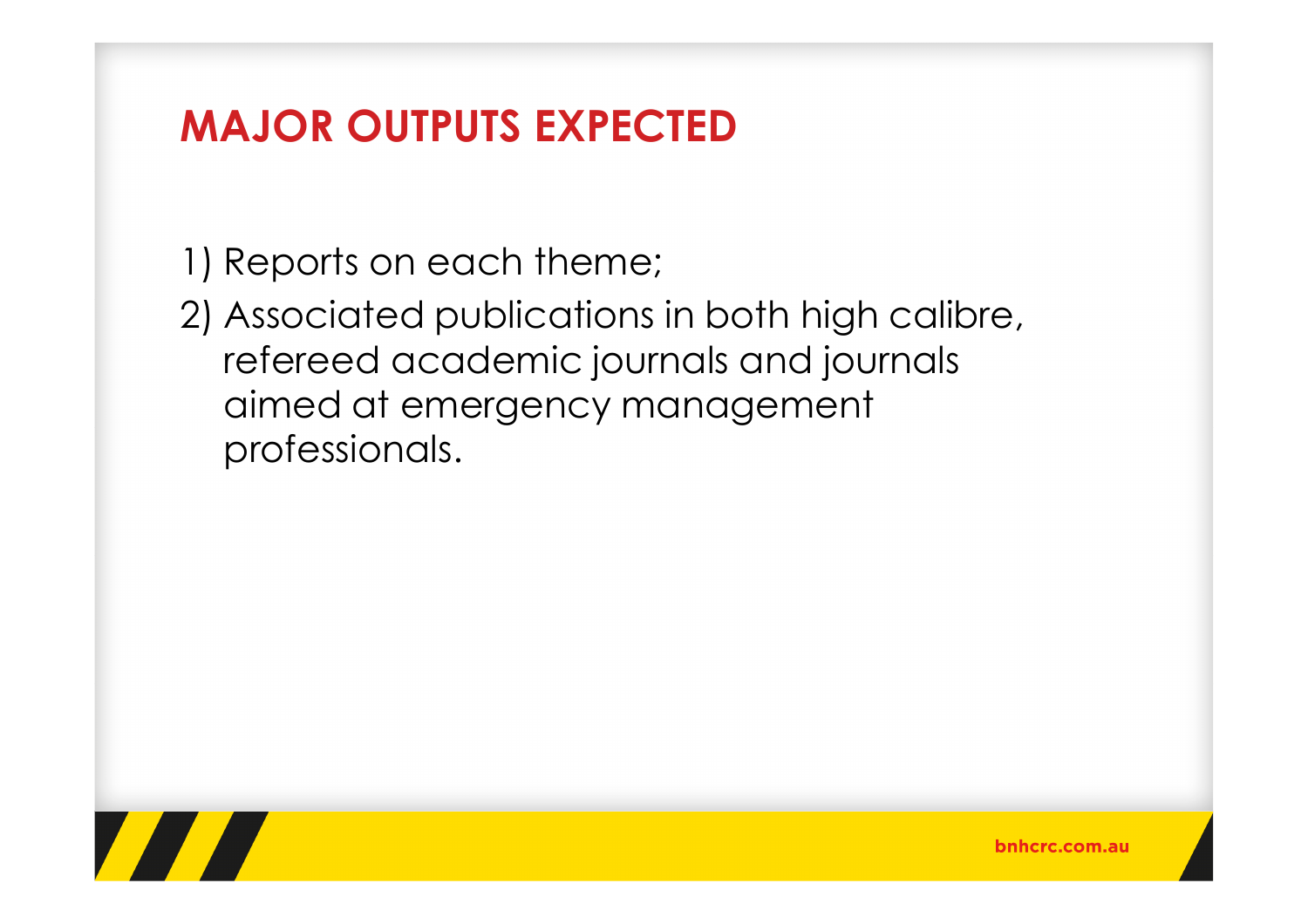# OUTPUTS LEAD TO EFFECTIVE OUTCOMES

- 1) Evidenced based suggestions for policy, institutional and governance reforms to improve the ability of communities to actively participate in emergency risk management.
- 2) Information for communities, agencies and government on the perverse incentives and hidden barriers to shared responsibility for emergency management.
- 3) A suggested model for a new lessons learned paradigm that improves learning and adaption.